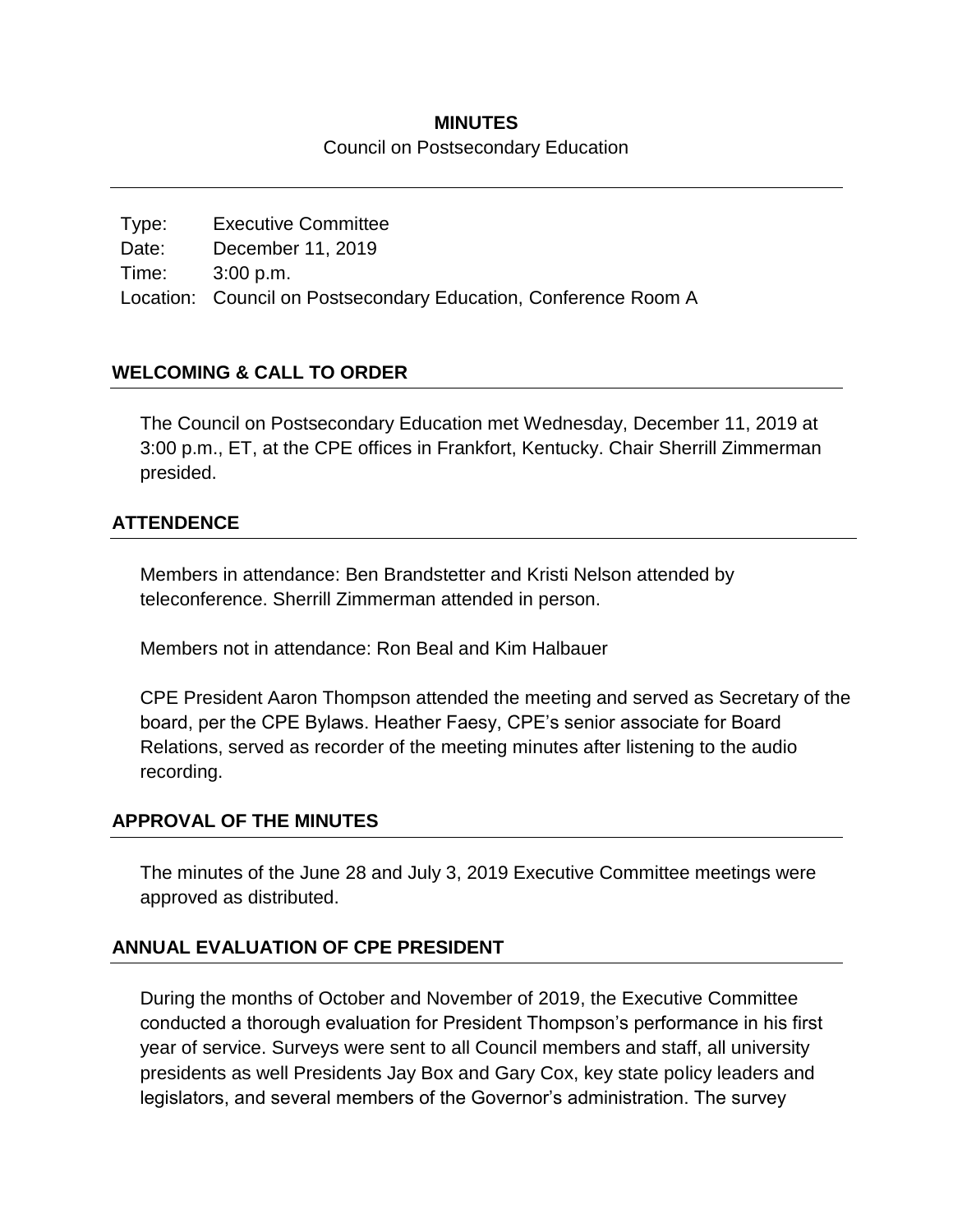deadline was November 15, 2019 and staff compiled the results for the Executive Committee to review and discuss.

MOTION: Ms. Nelson moved that the Council go into closed session as provided in KRS 61.810(1)(f) for specific discussions that are related to the President's employment with the Council. Mr. Brandstetter seconded the motion.

VOTE: The motion passed.

The Council remained in executive session for two hours minutes.

MOTION: Ms. Nelson moved that the Council go back into open session. Mr. Brandstetter seconded the motion.

Chair Zimmerman confirmed that no action took place during executive session and that only the matters identified in the motion were discussed.

VOTE: The motion passed.

Chair Zimmerman provided a summary of the evaluation results. As described in President Thompson's self-evaluation, the Council's 2019-2020 planning document included the following three priorities to drive postsecondary change and improvement in the Commonwealth:

- 1. Opportunity Improve College Affordability: Work with institutions and KCTCS to develop and implement tuition and institutional financial aid models to enhance student recruitment, retention and completion.
- 2. Success Strengthen Postsecondary-Workforce Alignment: Work with campus leaders, policy makers, and business and industry leaders to develop and advance strategies to strengthen career pathways for students.
- 3. Impact Perform a strategic review of undergraduate academic programs.

In addition, the Committee identified the following four items of specific focus for Dr. Thompson in 2019:

- 1. Build broad understanding that higher education is the key to personal opportunity and Kentucky's economic growth.
- 2. Make higher education affordable for all Kentuckians.
- 3. Ensure more students earn degrees or certificates regardless of race, income, age, or geography.
- 4. Meet Kentucky's current and future workforce needs through high-quality, innovative programs.